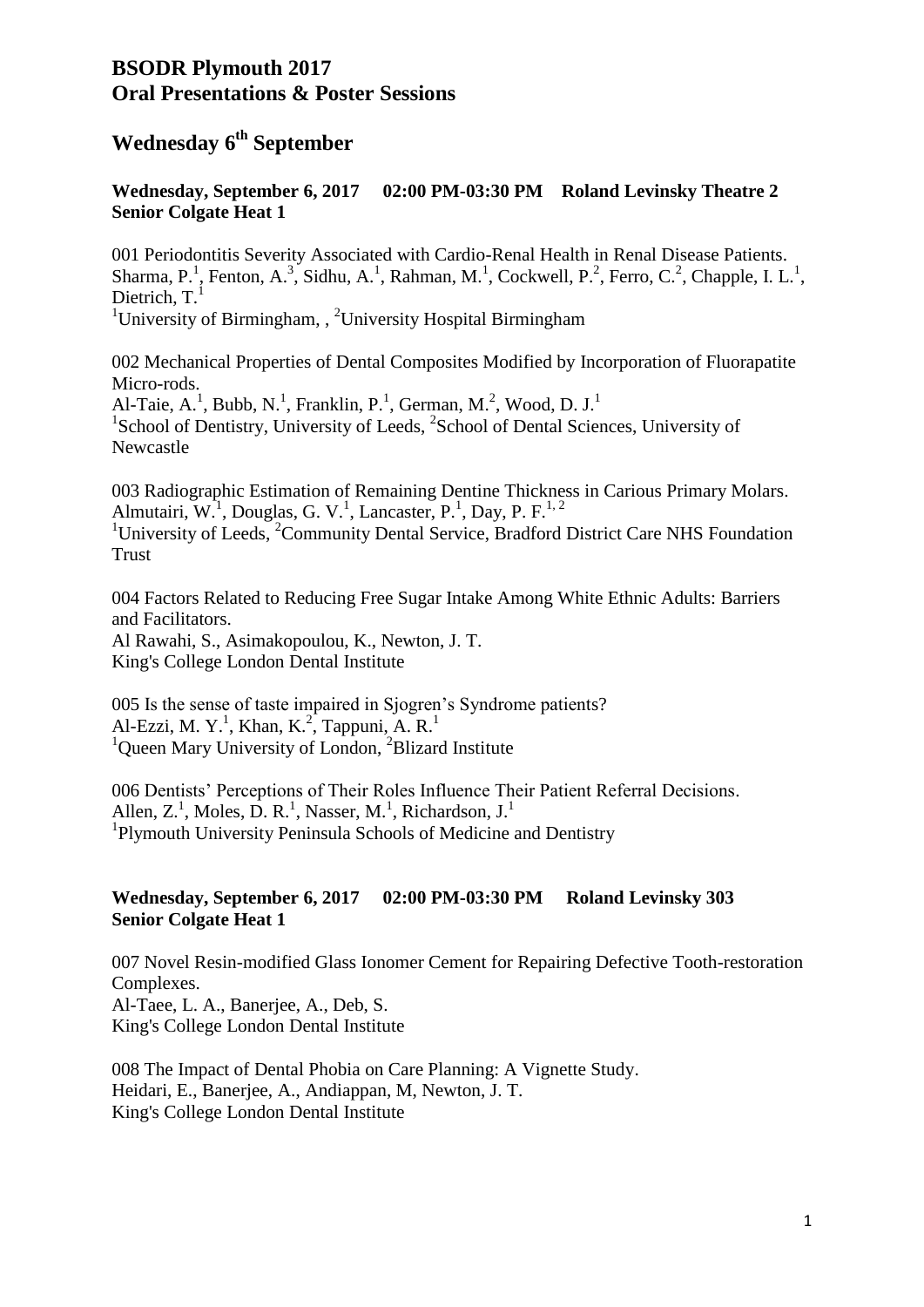009 Quantification of Mineral Deposits on Root Caries Using Dental Varnish. Mustafa, A. S., Tappuni, A. R., Davis, G., Mills, D., Baysan, A. <sup>1</sup>Queen Mary University of London

010 Spatially-resolved pH Evolution in Novel, Hybrid Self-Adhesive Composite and Glass Ionomer Materials Using Fluorescence Lifetime Imaging. Boyes, V.<sup>1</sup>, Festy, F.<sup>4</sup>, Abuljadayel, R.<sup>3</sup>, Watson, T.<sup>2</sup> <sup>1, 3, 4</sup> King's College London, <sup>2</sup> King's College London Dental Institute

011 Periodontal Regeneration in a Rat Model Using Self-Assembling Peptides. EL-Sayed, B.<sup>1, 2</sup>, EL-Zehery, R. R.<sup>2</sup>, M. Ibrahim, F.<sup>2</sup>, E. Grawish, M.<sup>2</sup>, Kirkham, J.<sup>1</sup>, El-Gendy,  $R^{1, 3}$ 

<sup>1</sup>School of Dentistry, University of Leeds, <sup>2</sup>Faculty of Dentistry, Mansoura University, Egypt<sup>3</sup> Faculty of Dentistry, Suez Canal University, Egypt

012 Characterisation and Preventive Effect of a Novel Bioactive Orthodontic Adhesive. Aleesa, N. A.<sup>1</sup>, Wong, F.<sup>2</sup>, Hill, R. G.<sup>2</sup>, Johal, A.<sup>1</sup> <sup>1</sup>Barts and the London Dental Institute,  $\frac{1}{2}$ Queen Mary University of London

## **Wednesday, September 6, 2017 04:00 PM-05:15 PM Roland Levinsky Theatre 2 Senior Colgate Heat 2**

013 Antibacterial Properties and Molecular Biocompatibility of  $TiO<sub>2</sub>$ -ZnO Nanocomposite Coatings for Dental Implants.

Danookdharree, U. F.<sup>1</sup>, Besinis, A.<sup>1</sup>, Tredwin, C.<sup>2</sup>, Handy, R.<sup>1</sup>

<sup>1, 2, 4</sup>Plymouth University, <sup>2</sup>Plymouth University Peninsula School of Medicine & Dentistry

014 Contribution of oral bacteria to *Candida* virulence and denture stomatitis. Morse,  $D<sup>1</sup>$ , Wilson, M.<sup>1</sup>, Smith, A.<sup>1</sup>, Bradshaw, D. J.<sup>2</sup>, Lewis, M.<sup>1</sup>, Wei, X.<sup>1</sup>, Williams, D.  $W<sup>1</sup>$ 

 ${}^{1}$ Cardiff University,  ${}^{2}$ GSK Consumer Healthcare,

015 Tumour-stromal Crosstalk in Metastatic Lymph Nodes of Oral Cancer. Pilborough, A. E., Lambert, D. W., Khurram, S. University of Sheffield

016 A Novel, Injectable Hydrogel for Endodontic Antimicrobial Delivery. Everett, E. P. , Waddington, R., Paul, A., Sloan, A. J. Cardiff University

017 Development and Evaluation of a Novel, Lipid-A Based Biosensor for Personalised and Predictive Periodontal Therapy.

Strachan, A.<sup>1</sup>, Harrington, Z.<sup>1</sup>, McIlwaine, C.<sup>1</sup>, Jerreat, M.<sup>1</sup>, Kilar, A.<sup>2</sup>, Jackson, S.<sup>3</sup>, Foey, A.<sup>3</sup>, Zaric, S.<sup>1</sup>

<sup>1</sup>Plymouth University Peninsula School of Medicine & Dentistry <sup>2</sup>University of Pecs, Hungary, <sup>3</sup> SoBHS, Plymouth University

## **Wednesday, September 6, 2017 04:00 PM-05:15 PM Roland Levinsky 303 Senior Colgate Heat 2**

018 Flexural Properties of UDMA Dentures are Unaffected by Water Storage. Alabdulla, I., German, M., Thomason, J. Newcastle University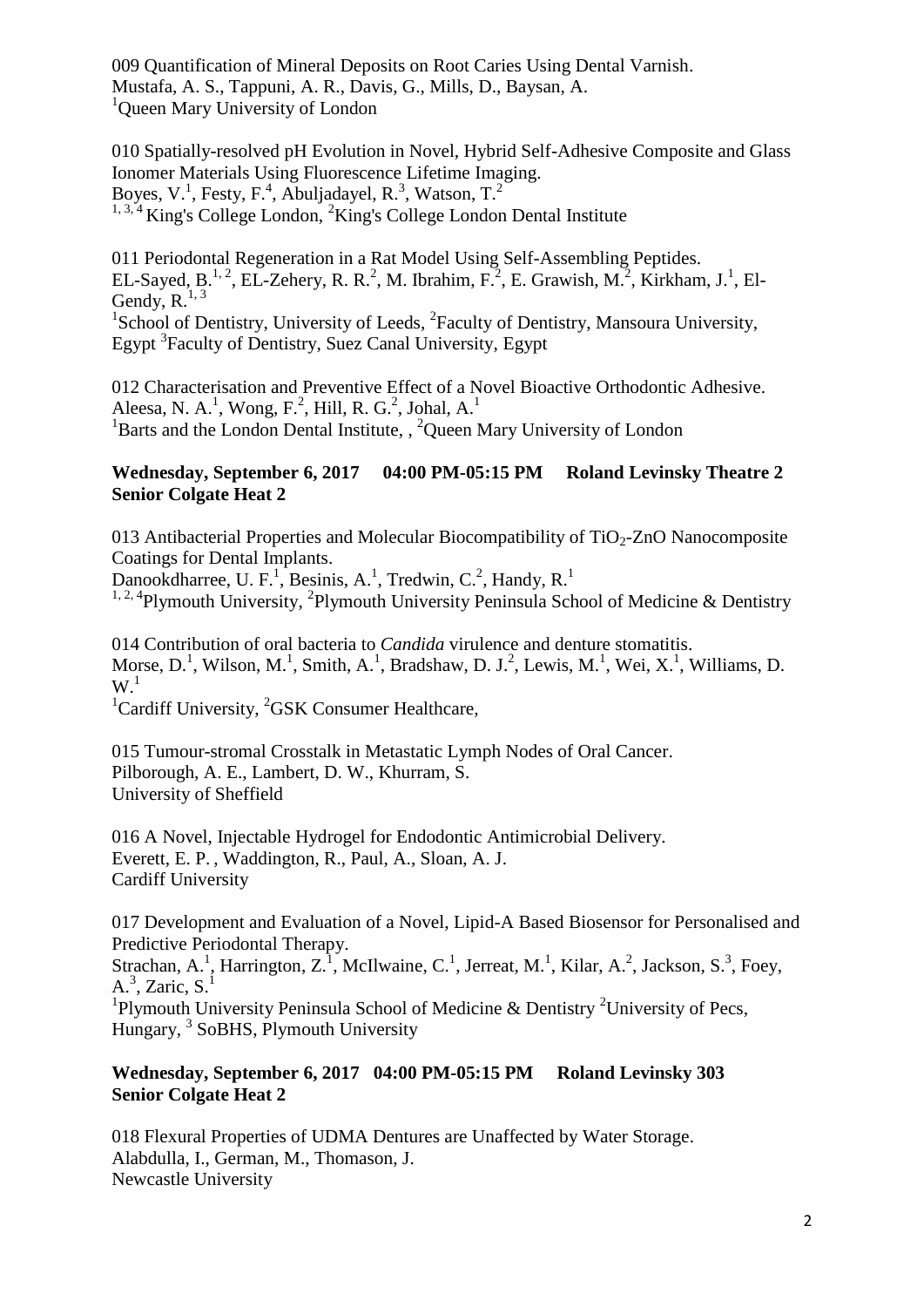019 Protection Effects of Bioglass® and Pro-Argin® Layers Formed On Dentine Mahmoodi, B., Wood, R., Cook, R. University of Southampton

020 Notch signalling controls tooth mesenchymal stem cell activation. Walker, J. V.<sup>2</sup>, Zhuang, H.<sup>1</sup>, Singer, D.<sup>2</sup>, Tredwin, C.<sup>2</sup>, Hu, B.<sup>2</sup> <sup>1</sup>Peking University, <sup>2</sup>Plymouth University Peninsula School of Medicine & Dentistry

021 CD133 determines epithelial stem cell activation. Singer, D.<sup>1</sup>, Zhuang, H.<sup>1,2</sup>, Tredwin, C.<sup>1</sup>, Hu, B.<sup>1</sup> <sup>1</sup> Plymouth University Peninsula School of Medicine & Dentistry, <sup>2</sup>Peking University, China

022 Organoid Models of Normal Human Salivary Glands. Rahman, Z., Sherborne, C., Crawford, A., Claeyssens, F., Bingle, C., Bingle, L. University of Sheffield,

#### **Wednesday, September 6, 2017 02:00 PM-03:30 PM Roland Levinsky Room 207 Junior Colgate**

023 The attending adult: do they have parental responsibility for the paediatric patient? Gohel-Andrews, K., Chaudhary, M & Davies, J. Dental Institute, QMUL

024 Expression of Xenobiotic Metabolising Enzymes in Oral Mucosa and Tissue-Engineered Oral Mucosa Equivalents. Slowik, K. M., Murdoch, C., Colley, H. University of Sheffield

025 Identification of Novel Neuronal Roles in Oral Cancer Tumour Microenvironments. Wallis, H., Kaewpitak, A., Bird, E., Hunter, K., Boissonade, F., Lambert, D. W. University of Sheffield

026 Investigation of Prognostic Biomarkers of Periodontal Treatment. Gill, T., Karim, B., Hughes, F. J. <sup>1</sup>King's College London

027 Continuous Sumatriptan Causes Increased Excitability in the Rat Trigeminal System. Hall, J., De Felice, M., Boissonade, F. The University of Sheffield

028 Epithelial activation by the novel fungal peptide toxin Candidalysin. Tan, S., Richardson, J., Naglik, J. King's College London

029 E-Cigarette Use: an Association with Smoking Cessation Motivation and Policy Support. Kaczmarczyk, K. University of Leeds

**Wednesday, September 6, 2017 02:00 PM-04:30 PM Roland Levinsky Room 206 Unilever Poster Prize**

**Wednesday, September 6, 2017 02:00 PM-03:30 PM Roland Levinsky Theatre 1 OMIG Symposium**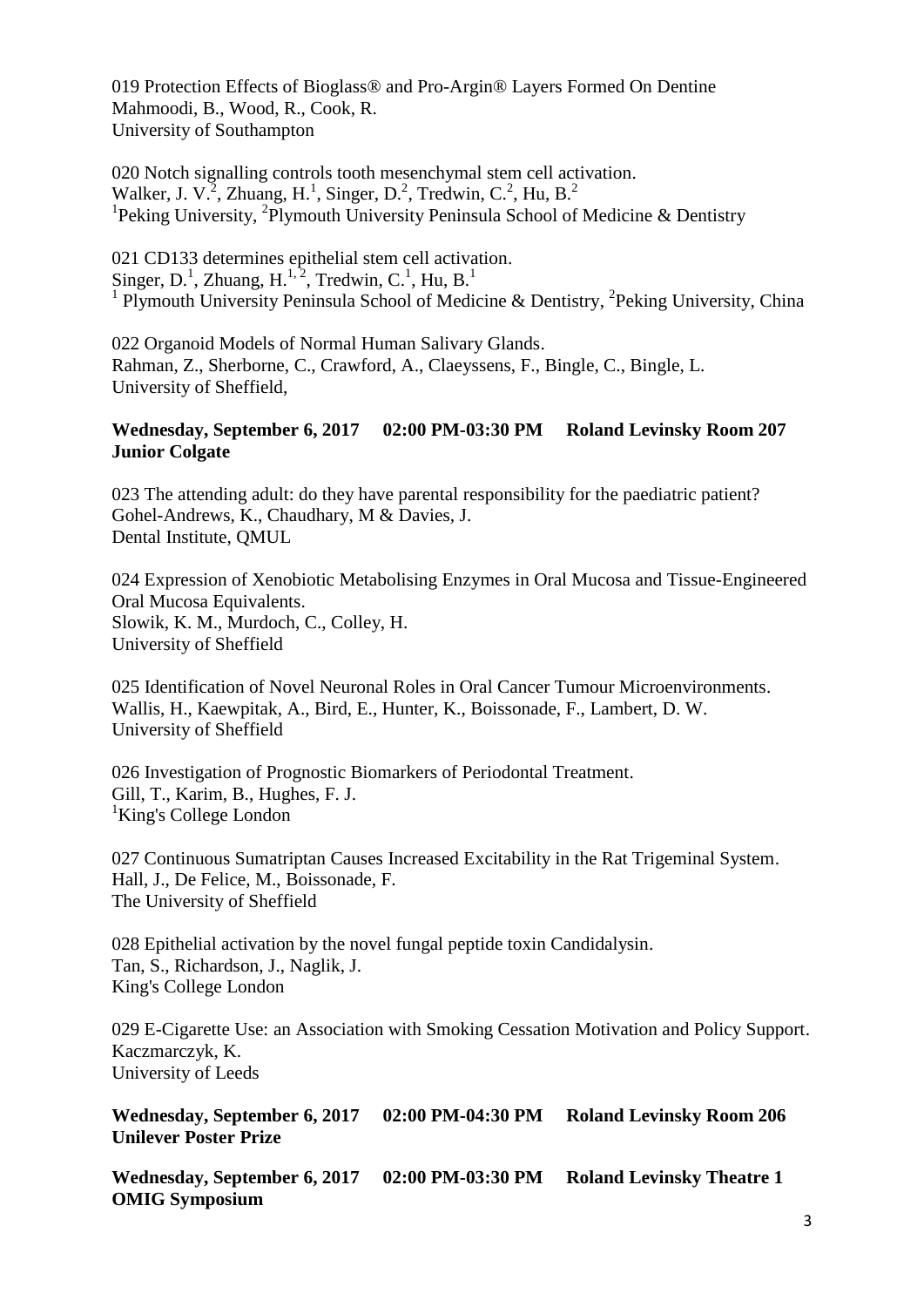## **Thursday 7th September**

### **Thursday, September 7, 2017 09:30 AM-10:30 AM Roland Levinsky Room 206 Stem Cell Biology and Neuroscience Orals**

030 Expression of periodontal ligament-associated markers in oral and extra-oral mesenchymal stem cells. Kaur, M., Garna, D., Hughes, F. J., Ghuman, M. King's College London

031 Aspirin Induces Osteogenic Differentiation of Dental Pulp Stem Cells. Rankin, R.<sup>2</sup>, Lundy, F. T.<sup>2</sup>, Schock, B.<sup>2</sup>, Zhang, S.<sup>2</sup>, About, I.<sup>1</sup>, Linden, G.<sup>2</sup>, Irwin, C.<sup>2</sup>, El Karim, I.  $A<sup>2</sup>$ <sup>1</sup>Faculté d'Odontologie, University of d-Aix Marseille <sup>2</sup>Queen's University Belfast

032 Altered brain activity in a pre-clinical model of cephalic pain. De Felice, M., Kennerley, A., Das, D., Boissonade, F. University of Sheffield

033 TRPV2 mediates mechanical stress-induced IL-8 release in odontoblasts. Lundy, F. T.<sup>2</sup>, About, I.<sup>1</sup>, Curtis, T.<sup>2</sup>, Linden, G.<sup>2</sup>, Irwin, C<sup>2</sup>, El Karim, I. A.<sup>2</sup> <sup>1</sup> Faculté d'Odontologie, University of d-Aix Marseille, France <sup>2</sup>Queen's University Belfast

## **Thursday, September 7, 2017 09:30 AM-10:30 AM Roland Levinsky Room 207 Dental Education Research Orals**

034 Oral Surgery Trainee Perspective on Surgical Abilities. Cho, H., Ahmed, B., Murphy, M. Birmingham Dental Hospital

035 Issues of Work-Related Musculoskeletal Pain Amongst Dental Students. Altemimi, A. University of Leeds

036 Prospective Austrian progress test pilot project in undergraduate dental education Kirnbauer, B.<sup>1</sup>, Jakse, N.<sup>1</sup>, Rugani, P.<sup>1</sup>, Egger, R.<sup>2</sup> <sup>1</sup>Medical University Graz,  ${}^{2}$ Karl-Franzens University, Austria

037 Challenging the Conventional Curriculum: An Inter-Professional Undergraduate Dental Programme. McIlwaine, C., Zahra, D., Belfield, L. A., Brookes, Z., Collingwood, J., Potterton, R., Zaric, S. Plymouth University Peninsula Schools of Medicine and Dentistry

### **Thursday, September 7, 2017 09:30 AM-10:30 AM Roland Levinsky Room 303 Oral Medicine and Pathology Orals**

038 Isolation and characterisation of oral cancer stem cells. Al-Magsoosi, M. J., Lambert, D. W., Whawell, S. A. University of Sheffield

039 Novel tissue-engineered constructs to examine the role of fibroblast-derived extracellular matrix in oral cancer progression.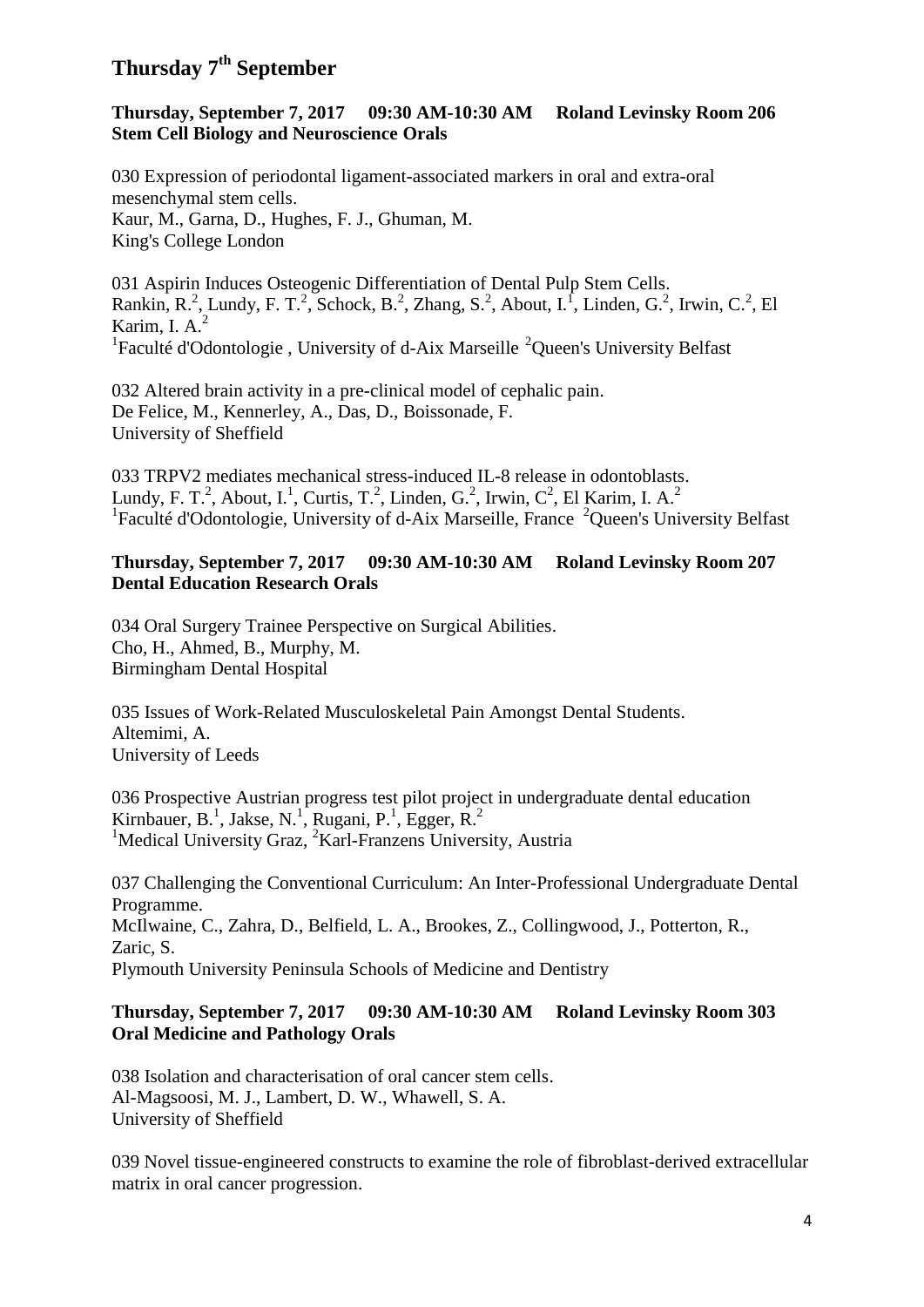Harding, A. L., Lambert, D. W., Colley, H. The University of Sheffield

040 Functional expression of class B scavenger receptors by oral keratinocytes: implications for oral squamous cell carcinoma. Chasib Baidhani, N., Colley, H., Hunter, K., Murdoch, C. University of Sheffield

## **Thursday, September 7, 2017 10:30 AM-04:30 PM Roland Levinsky Crosspoint POSTERS**

041 Chemical Analysis of Resin Monomer TEGDMA Stored in Aqueous Environment. Mulligan, S., Moharamzadeh, K., Walker, H., Kakonyi, G., Thornton, S., Fairburn, A., Burrell, M., Martin, N. University of Sheffield

042 Antimicrobial Properties of Dental Acrylics Containing Ag-FAU Zeolite. Rai, S., Tosheva, L., Liauw, C., Verran, J., Malic, S. Manchester Metropolitan University

043 Chemical analysis of resin monomers released into the environment via urine and saliva. Mulligan, S., Kakonyi, G., Thornton, S., Moharamzadeh, K., Fairburn, A., Martin, N. University of Sheffield

044 Effect of Bioactive Glass Addition on the Characteristics of Glass Ionomer Cements. Mannaa, S.<sup>2</sup>, Shahid, S.<sup>2</sup>, Karpukhina, N.<sup>1</sup>  $1B$ arts and The London School of Medicine and Dentistry,  $2O$ ueen Mary University of London,

045 Peri-Implantitis: Oral Pathogenic Anaerobes Attach Directly to Dental Metallic Surfaces. Haury, C.1, Wescott, A.<sup>2</sup>, Beeby, D.<sup>2</sup>, Austin, B.<sup>2</sup>, Jones, Q.<sup>1</sup>, Nishio Ayre, W.<sup>1</sup>, Waddington,  $R<sup>1</sup>$ , Sloan, A. J.<sup>1</sup>

<sup>1</sup>Cardiff University, <sup>2</sup>Renishaw PLC

046 Application of a graphene nanocoating for the management of microleakage and dentine hypersensitivity. Besinis, A., Islam, K., Gombos, Z., Handy, R., Awan, S. University of Plymouth

047 Dentine Interactions of Hybrid Self-adhesive Composite/GIC Using Advanced Optical Imaging.

Abuljadayel, R.<sup>1, 3</sup>, Festy, F.<sup>1</sup>, Andiappan, M.<sup>1</sup>, Boyes, V.<sup>1</sup>, Watson, T.<sup>2</sup> <sup>1</sup>King's College London, , <sup>2</sup>King's College London Dental Institute, , <sup>3</sup>King Abdul-Aziz University, Saudi Arabia

048 The environmental impact of dental materials: A sociological study. Mulligan, S., Gibson, B., Kakonyi, G., Moharamzadeh, K., Thornton, S., Fairburn, A., Martin, N. University of Sheffield

049 The oral microbiome in periodontally healthy rheumatoid arthritis patients. Lopez-Oliva, I.<sup>2</sup>, Paropkari, A. D.<sup>1</sup>, Serban, S.<sup>2</sup>, Yonell, Z.<sup>2</sup>, Sharma, P.<sup>2</sup>, de Pablo, P.<sup>2</sup>, Raza, K.<sup>2</sup>, Chapple, I. L.<sup>2</sup>, Dietrich, T.<sup>2</sup>, Grant, M. M.<sup>2</sup>, Kumar, P. S.<sup>1</sup>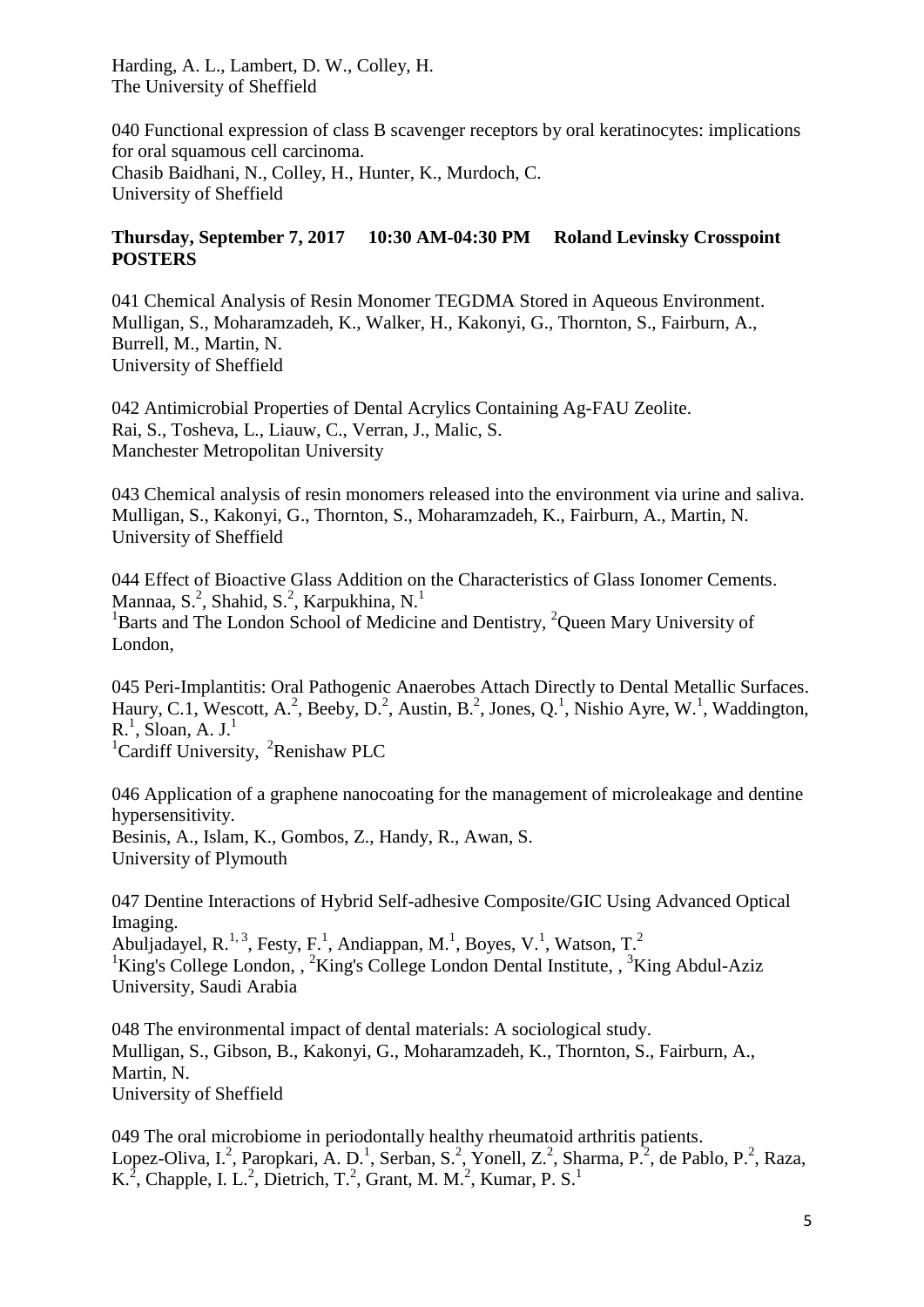<sup>1</sup>Ohio State University, <sup>2</sup>University of Birmingham, <sup>3</sup>Rheumatology Research Group, Institute of Inflammation and Ageing, University of Birmingham

050 Unravelling the Association Between the Denture Microbiome and Bacterial Pneumonia. Twigg, J. A.<sup>1</sup>, Williams, D. W.<sup>1</sup>, Wilson, M.<sup>2</sup>, Wise, M.<sup>2</sup>, Lees, J.<sup>1</sup> <sup>1</sup>Cardiff University, <sup>2</sup>University of Wales College of Medicine,

051 Assessment of *Lactobacillus plantarum* Biosurfactants to Fight Endodontic Infection Hashim, Z., Wilson, M., Maillard, J., Waddington, R. Cardiff University

052 *In Vitro* Inhibition of Oral Biofilm Development by Stannous Fluoride. Luo, T.<sup>3</sup>, Zsiska, M.<sup>1</sup>, Circello, B. T.<sup>2</sup>, Eisenberg, M.<sup>3</sup>, Gonzalez-Cabezas, C.<sup>3</sup>, Foxman, B.<sup>3</sup>, Marrs,  $C^3$ , Rickard, A. H. $^3$ 

<sup>1</sup>P&G Professional Oral Health, Crest Oral-B, <sup>2</sup>Procter & Gamble Company, <sup>3</sup>University of Michigan

053 Monitoring Destabilization of Oral Biofilms Developed in a Swinnex System. Shin, J.<sup>6</sup>, Samarian, D.<sup>7</sup>, Amorin Daep, C.<sup>1</sup>, Jakubovics, N. S.<sup>2</sup>, Fenno, J. C.<sup>4</sup>, Kapila, Y.<sup>3</sup>, Rickard, A.  $H<sup>5</sup>$  $1$ Colgate-Palmolive, Co., <sup>2</sup>Newcastle University,  $3$ University of California San Francisco, <sup>4</sup>University of Michigan, <sup>5</sup>University of Michigan, <sup>6</sup>University of Michigan School of Dentistry, <sup>7</sup>University of Michigan School of Public Health

054 Developing a 3D Oral Mucosal Model for Denture Stomatitis Infection. Gould, S. J.<sup>1</sup>, Upton, M.<sup>2</sup>, Belfield, L. A.<sup>1</sup>, Salih, V.<sup>1</sup> <sup>1</sup>Plymouth University School of Medicine and Dentistry, <sup>2</sup>SoBHS Plymouth University

055 P2X7R genotype affects transglutaminase-2 export: Implications for immune related diseases.

Griffiths, R., Dewitt, S., Aeschlimann, P., Jones, A., Aeschlimann, D. Cardiff University

056 Antifungal Potential of Essential Oils and Development of an *Ex Vivo* Model for Oral Candidosis.

Serra, E.<sup>2</sup>, Alraies, A.<sup>1</sup>, Nishio Ayre, W.<sup>1</sup>, Hidalgo-Bastida, A.<sup>2</sup>, Verran, J.<sup>2</sup>, Sloan, A. J.<sup>1</sup>, Malic,  $S<sup>2</sup>$ 

<sup>1</sup>Cardiff University, <sup>2</sup>Manchester Metropolitan University

057 Periodontal inflammatory burden in patients with Type 1 Diabetes Mellitus. Jimenez, C., Robertson, D., Hodge, P., Lappin, D. University of Glasgow

058 *In vitro* analysis of Keratin K2 function in protecting against carcinogenesis. AlDehlawi,  $H^{1, 2}$  $1$ QMUL,  $2$ Barts and the London School of Medicine and Dentistry

059 P16 IHC is Insufficient for Assessment of HPV Status in Oral Dysplasia. Hendawi, N. B.<sup>1, 2</sup>, Allsobrook, O.<sup>1</sup>, Khurram, S.<sup>1</sup>, Bolt, R.<sup>1</sup>, Hunter, K.<sup>1</sup> <sup>1</sup>University of Sheffield, <sup>2</sup>University of Benghazi

060 Brushing with Toothpaste Containing 5% CSPS Reduces Dental Plaque. Hall, C.<sup>2</sup>, Hughes, A.<sup>2</sup>, Mason, S. C.<sup>1</sup>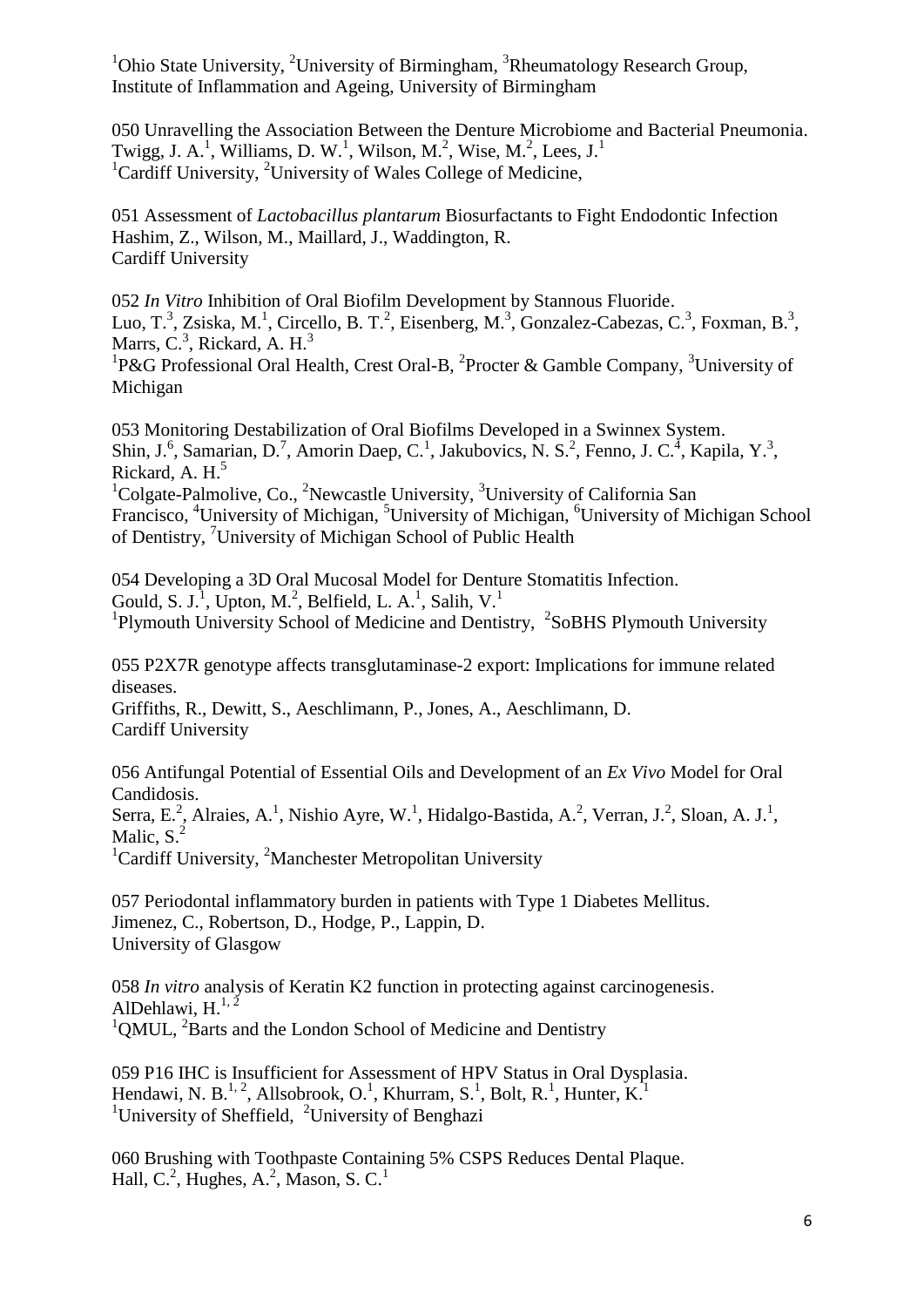${}^{1}$ GlaxoSmithKline,  ${}^{2}$ GSK Consumer Healthcare

061 Choice of Toothpaste Surfactant System Influences Plaque Regrowth. Hall, C.<sup>2</sup>, Jain, R.<sup>2</sup>, Hughes, A.<sup>2</sup>, Moore, F.<sup>3</sup>, Mason, S. C.<sup>1</sup> <sup>1</sup>GlaxoSmithKline, <sup>2</sup>GSK Consumer Healthcare, <sup>3</sup>Intertek CRS

062 Reducing Dentinal Hypersensitivity Improves Oral Health-Related Quality of Life. Hall, C.<sup>1</sup>, Shaw, D.<sup>3</sup>, Sufi, F.<sup>1</sup>, Mason, S. C.<sup>1</sup>, Maclure, R.<sup>2</sup>, Holt, J.<sup>2</sup> <sup>1</sup>GlaxoSmithKline,, <sup>2</sup>Intertek Life Sciences, <sup>3</sup>InVentiv Health

063 CSPS Toothpaste Does Not Consistently Improve Gingival Health Versus Placebo. Hall, C.<sup>2</sup>, Mason, S. C.<sup>1</sup>, Butler, A.<sup>2</sup>, Bosma, M.<sup>2</sup>, Hughes, A.<sup>2</sup>, Kakar, K.<sup>3</sup>, Kakar, A.<sup>3</sup> <sup>1</sup>GlaxoSmithKline, <sup>2</sup>GSK Consumer Healthcare, <sup>3</sup>Global Health Research Group

064 Daily Brushing with Toothpastes Helps Maintain Gingival Health. Hall, C.<sup>2</sup>, Butler, A.<sup>2</sup>, Mason, S. C.<sup>1</sup>, Hughes, A.<sup>2</sup>, Mahesh, M.<sup>3</sup>, Maheshwari, R.<sup>3</sup>  $1$ GlaxoSmithKline,  $2$ GSK Consumer Healthcare,  $3$ Dr Rupali's Dental Research Centre, India

065 Magnification Loupes Improve Accuracy of Stain and Plaque Assessments. Maclure, R., Cullen Mahon, J., Speed, E., Rimmer, P., Moore, F., Howarth, E. Intertek Life Sciences

066 Evaluating a Novel Hypersensitivity Relieve Gel Being Applied Before Bleaching. Bamidis, E. P., Kunzelmann, K. Hospital of the Ludwig-Maximilians-University, Germany

067 E-cadherin Inhibition Effects on Oral Squamous Cell Carcinoma Metastatic Genes. Al-Mudhani, A. S. University of Manchester

068 Mesenchymal Cell Function in Salivary Gland Regeneration. Davies, J., Hu, B., Tredwin, C. Plymouth University Peninsula School of Medicine & Dentistry

069 Mesenchymal stem cell heterogeneity regulates incisor growth *in vivo.* Sabalic, M., An, Z., Sharpe, P. King's College London Dental Institute

070 Oxidative Stress Variations in Dental Pulp Progenitor Cell Ageing/Regenerative Potential. Alaidaroos, N. Alraies, A.<sup>2</sup> Sloan, A. J.<sup>1</sup> Waddington, R.<sup>3</sup> Moseley, R. Cardiff University

071 Comparison of Secretomes Derived from Periodontal Ligament and Bone Marrow Mesenchymal Stem Cells. Ariffin,  $F^{1, 2}$ , Cooper, P.<sup>1</sup>, Scheven, B. A.<sup>1</sup> <sup>1</sup>University of Birmingham, <sup>2</sup>Universiti Teknologi MARA, KL, Malaysia

072 Mechanical strain affects mesenchymal stem cell fate. Grayson, P.<sup>1</sup>, Yang, K.<sup>2</sup>, Belfield, L. A.<sup>1</sup>, Gao, Y.<sup>2</sup>, Tredwin, C.<sup>1</sup>, Hu, B.<sup>1</sup> <sup>1</sup>Plymouth University Peninsula Schools of Medicine & Dentistry, <sup>2</sup>Capital Medical University, Beijing, China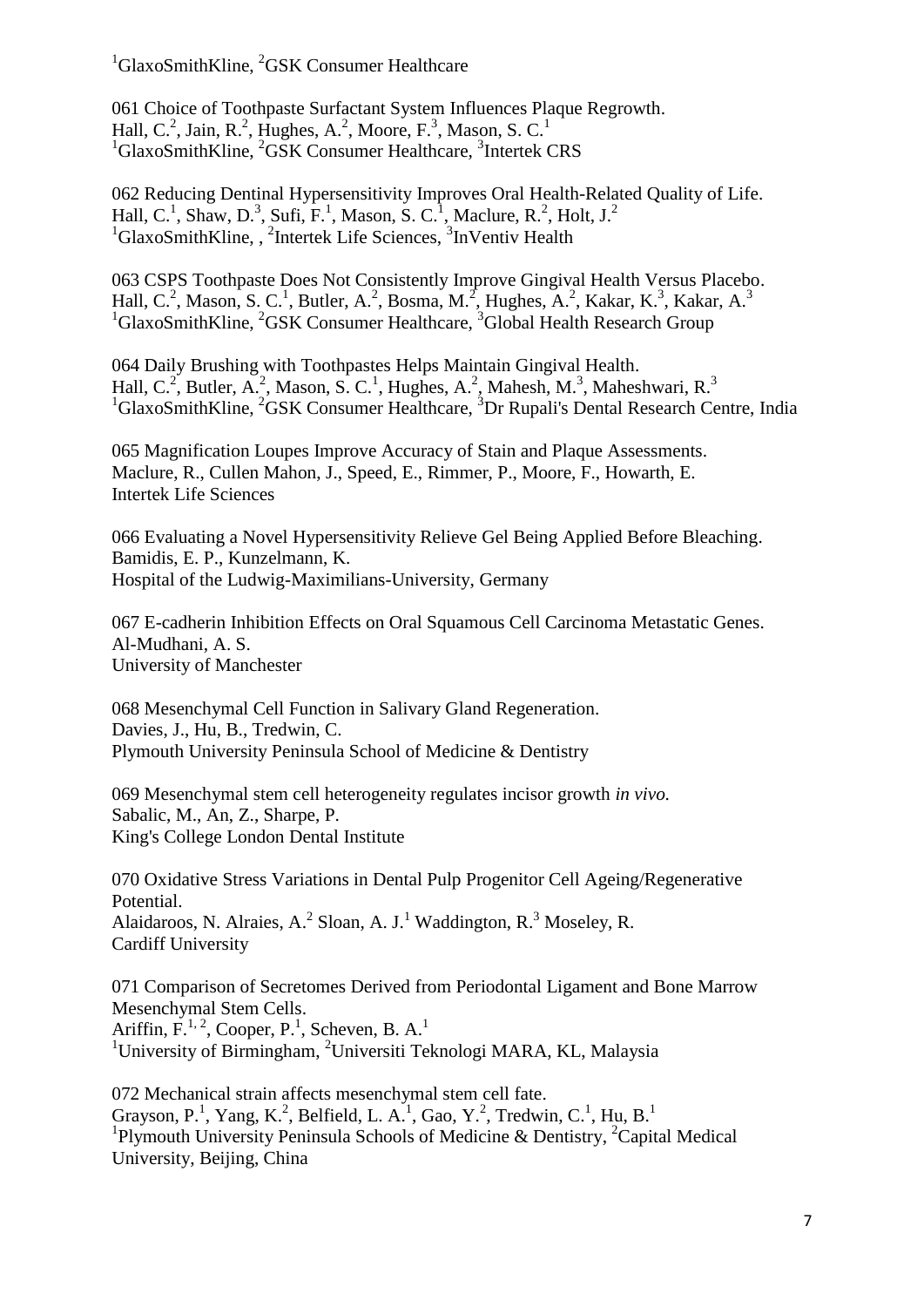073 DPSC Derived Neurons Functionally Express Sensory Neuron Specific Receptor (MRGX1).

McMillan, H., Curtis, T., Lundy, F. T., El Karim, I. A.

School of Medicine Dentistry and Biomedical Sciences Queen's University of Belfast

074 What are the reasons why patients may consult a general medical practitioner when experiencing a dental problem? A systematic review. Cope, A. L.<sup>2</sup>, Butt, K. G.<sup>2</sup>, Chestnutt, I.<sup>1</sup> <sup>1</sup>Cardiff University, <sup>2</sup>Cardiff and Vale University Health Board

075 Dental Decision Making Influencing Factors. A Systematic Map. Plessas, A.<sup>1</sup>, Nasser, M.<sup>1</sup>, Bernardes Delgado, M.<sup>1</sup>, Hanoch, Y.<sup>2</sup>, Moles, D. R.<sup>1</sup> <sup>1</sup> Plymouth University Peninsula Schools of Medicine & Dentistry, <sup>2</sup>Plymouth University

076 Leadership, Management and Dentists – A Systematic Narrative Review. Hanks, S. Plymouth University Peninsula Schools of Medicine and Dentistry

077 Investigating the Decision-Making Practices of Specialists in Paediatric Dentistry and Endodontics: A Self-Administered Postal Survey. Gartshore, L.<sup>1, 2</sup>, Fox, K.<sup>2</sup>, Albadri, S.<sup>2</sup>, Jarad, F.<sup>2</sup> <sup>1</sup>University of Liverpool, <sup>2</sup>Liverpool School of Dentistry

078 Income Inequality Influences Adolescent's Oral Health-Related Quality of Life. Alwadi, M., Vettore, M. V. University of Sheffield

079 Exploring the relationships between knowledge- and skills-based assessment performance in Dental Therapy and Hygiene students as a function of prior qualifications. Zahra, D., Belfield, L. A., McIlwaine, C., Ali, K., Bennett, J., Zaric, S. Plymouth University Peninsula Schools of Medicine & Dentistry

080 Screening for chronic, non-communicable diseases (NCDs) in applied healthcare practice. Yonell, Z., Yahyouche, A., Jalal, Z, Dietrich, T., Chapple, I. L. University of Birmingham,

081 Enamel Erosion Protection and Repair *in vitro* by Fluoride Dentifrices. Fowler, C. E.<sup>1</sup>, brown, A.<sup>2</sup>, Willson, R.<sup>3</sup>  ${}^{1}$ GlaxoSmithKline, <sup>2</sup>Lucideon Ltd, <sup>3</sup>Modus Laboratories

082 Improved Temperature Stability for Accurate In-Vitro De/Remineralisation ISE Studies. Ferizoli, B.<sup>2</sup>, Anderson, P.<sup>2</sup>, Lynch, R. J.<sup>1</sup> <sup>1</sup>GlaxoSmithKline, <sup>2</sup>Queen Mary University of London

083 Cariostatic Effect of Riva Star vs Conventional Silver Diammine Fluoride. Huang, W., Anderson, P., Shahid, S. Queen Mary University of London

084 Autofluorescent properties of bovine teeth during demineralisation – A Pilot Study. Desmons, S.<sup>2</sup>, Hyde, J.<sup>2</sup>, Naseer, Z.<sup>2</sup>, Falgayrac, G.<sup>3</sup>, De Josselin de Jong, E.<sup>1</sup>, Higham, S.<sup>2</sup>, Komarov, G. N.<sup>2</sup>, Burnside, G.<sup>2</sup>, Cooper, L.<sup>2</sup>

<sup>1</sup> Inspektor Research Systems BV, <sup>2</sup> University of Liverpool, <sup>3</sup> Universite de Lille II, France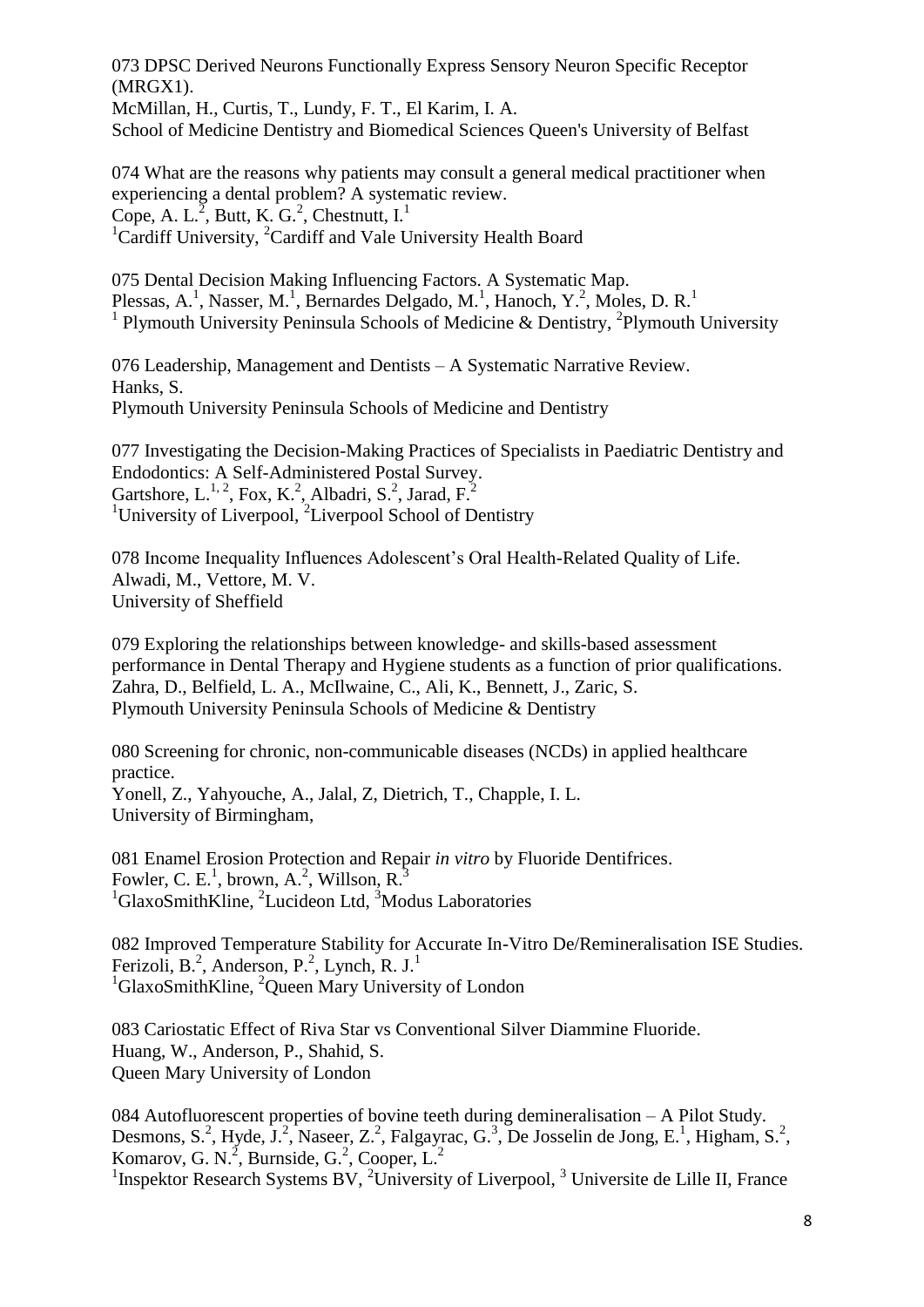085 Hydrothermal Synthesis and Physicochemical Analysis of Fluorapatite and Hydroxyapatite Coatings. Marie, A. K.<sup>1, 3</sup>, Katsikogianni, M.<sup>2</sup>, Do, T.<sup>1</sup>, Wood, D. J.<sup>1</sup>

<sup>1</sup>University of Leeds, <sup>2</sup>Faculty of Life Sciences, <sup>3</sup>University of Mosul, Iraq

086 Complications Associated with Full-Arch Implant Supported Prostheses. Krezel, J. D.<sup>1</sup>, Adams, R.<sup>2</sup>, Thomas, D. W.<sup>2</sup> <sup>1</sup>Barts and the London School of Medicine and Dentistry, <sup>2</sup>Cardiff University Dental School

087 Case Definition in Chronic Periodontitis: the Reliability of Half-Mouth Protocols. Didilescu, A. C., Costea, R., Cristache, C. Carol Davila UMP, BuCharest, Romania

088 Effect of an Intensive Weight Loss Programme on Gingival Inflammation. Suvan, J.<sup>1</sup>, Finer, N.<sup>2</sup>, Buti, J.<sup>1</sup>, D'Aiuto, F.<sup>1</sup> <sup>1</sup>UCL Eastman Dental Institute,  ${}^{2}$ UCL

## **Thursday, September 7, 2017 11:30 AM-01:00 PM Roland Levinsky Room 206 Dental Materials VOCO Orals**

090 Characterising early erosive lesions in polished and natural human enamel. Mylonas, P.<sup>1</sup>, Austin, R.<sup>1</sup>, Moazzez, R.<sup>2</sup>, Joiner, A.<sup>3</sup>, Bartlett, D.<sup>1</sup>  $1$ King's College London,  $2$ King's College London Dental Institute,  $3$ Unilever Oral Care

091 Biocompatibility and adhesion of silver nano-coating on titanium dental implants  $1$ Salaie, R. N.,  $1$ Besinis, A.,  $1$ Le, H.,  $2$ Tredwin, C.,  $1$ Handy, R. Plymouth University, <sup>2</sup> Plymouth University Peninsula Schools of Medicine & Dentistry

092 Characterization of a Novel Strontium Containing Bioactive Glass based Calcium Phosphate Cement. D'Onofrio, A., Rawlinson, S. C., Shahdad, S., Kent, N., Hill, R. G.

Queen Mary University of London

093 *In Vitro* Oral Biofilm Model to Assess the Efficacy of Antimicrobial Additives to Dental Restorative Materials. Elmanaseer, W., Hector, M., Edwards, D. University of Dundee

094 Electrospun membranes with osteogenic and antimicrobial properties for orthopaedic and dental surgery.

Paterson, T. E.<sup>1</sup>, Shi, R.<sup>2</sup>, Tian, J.<sup>2</sup>, Wilcock, C.<sup>1</sup>, Tammas-Williams, S.<sup>1</sup>, Ortega Asencio, I.<sup>1</sup>, Li,  $Z<sup>2</sup>$ , Hatton, P. V.<sup>1</sup>

<sup>1</sup>University of Sheffield,  ${}^{2}$ Chinese Academy of Sciences

## **Thursday, September 7, 2017 11:30 AM-01:00 PM Roland Levinsky Room 303 PER-GSK MINTIG Orals**

095 Silver nanoparticles doped carbon nanotube–hydroxyapatite composites: biocompatibility and antibacterial property investigation. Natesan, K.<sup>1</sup>, Besinis, A.<sup>1</sup>, Le, H., Handy, R.<sup>1</sup>, Tredwin, C.<sup>2</sup> <sup>1</sup>Plymouth University, <sup>2</sup>Plymouth University Peninsula School of Medicine & Dentistry, <sup>3</sup>University of Derby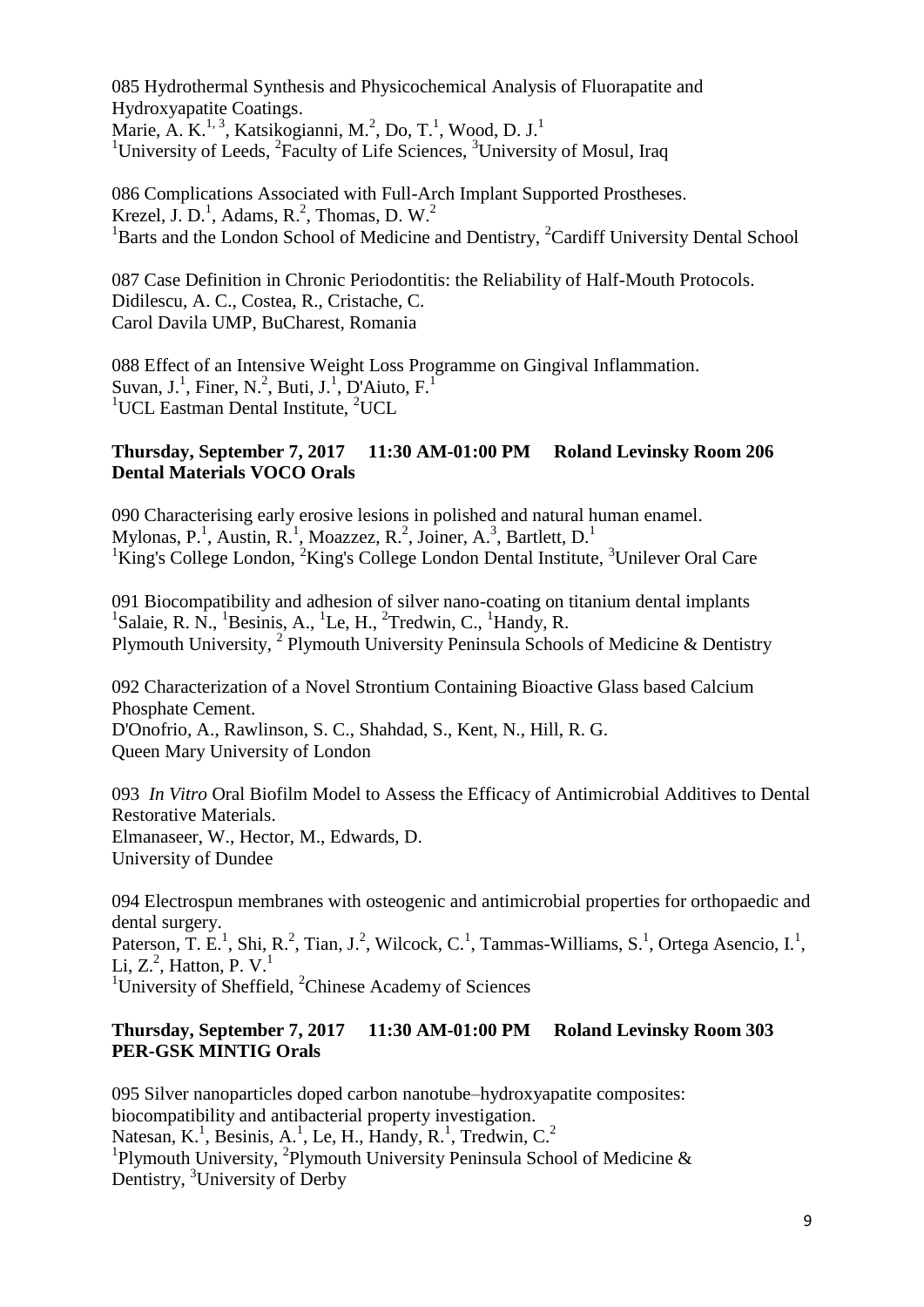096 Effects of Chitosan on Remineralisation of Enamel Lesions *in vitro.* Zhang, J.<sup>2</sup>, Boyes, V.<sup>2</sup>, Festy, F.<sup>2</sup>, Lynch, R. J.<sup>1</sup>, Watson, T.<sup>3</sup>, Banerjee, A.<sup>3</sup>  $1_G$ laxoSmithKline,  $2_K$ King's College London,  $3_K$ King's College London Dental Institute

097 Mathematical, numerical and biomechanical analysis using finite element methods (FEM) of mandible after treatment with bone substitute materials and loading with implantsupported prostheses.

Gurzawska, K.<sup>1</sup>, Kozakiewicz, M.<sup>2</sup>, Gradzki, R.<sup>3</sup>, Swiniarski, J.<sup>3</sup> <sup>1</sup>Birmingham Dental Hospital and School, University of Birmingham, <sup>2</sup>Medicine University of Lodz Poland, 3 Technical University of Lodz, Poland

098 Hierarchical Biomineralization for Hard Tissue Regeneration. Elsharkawy, S., Al-Jawad, M., Tarakina, N., Anderson, P., Mata, A. Queen Mary University of London

099 Nanohydroxyapatite Seeded Crystal Growth Determined in a Novel Steady-State Assay. Whitworth, S., Davies, R. P., Wood, D. J., Kirkham, J. University of Leeds

100 Understanding the effects of tooth brushing using an abrasive dentifrice on enamel. Baig, M.<sup>2</sup>, Cook, R.<sup>2</sup>, Dennington, S.<sup>2</sup>, Pratten, J.<sup>1</sup>, Wood, R.<sup>2</sup> <sup>1</sup>GlaxoSmithKline, <sup>2</sup>University of Southampton

### **Thursday, September 7, 2017 11:30 AM-01:00 PM Roland Levinsky Theatre 1 NIHR CRN Methods Symposium**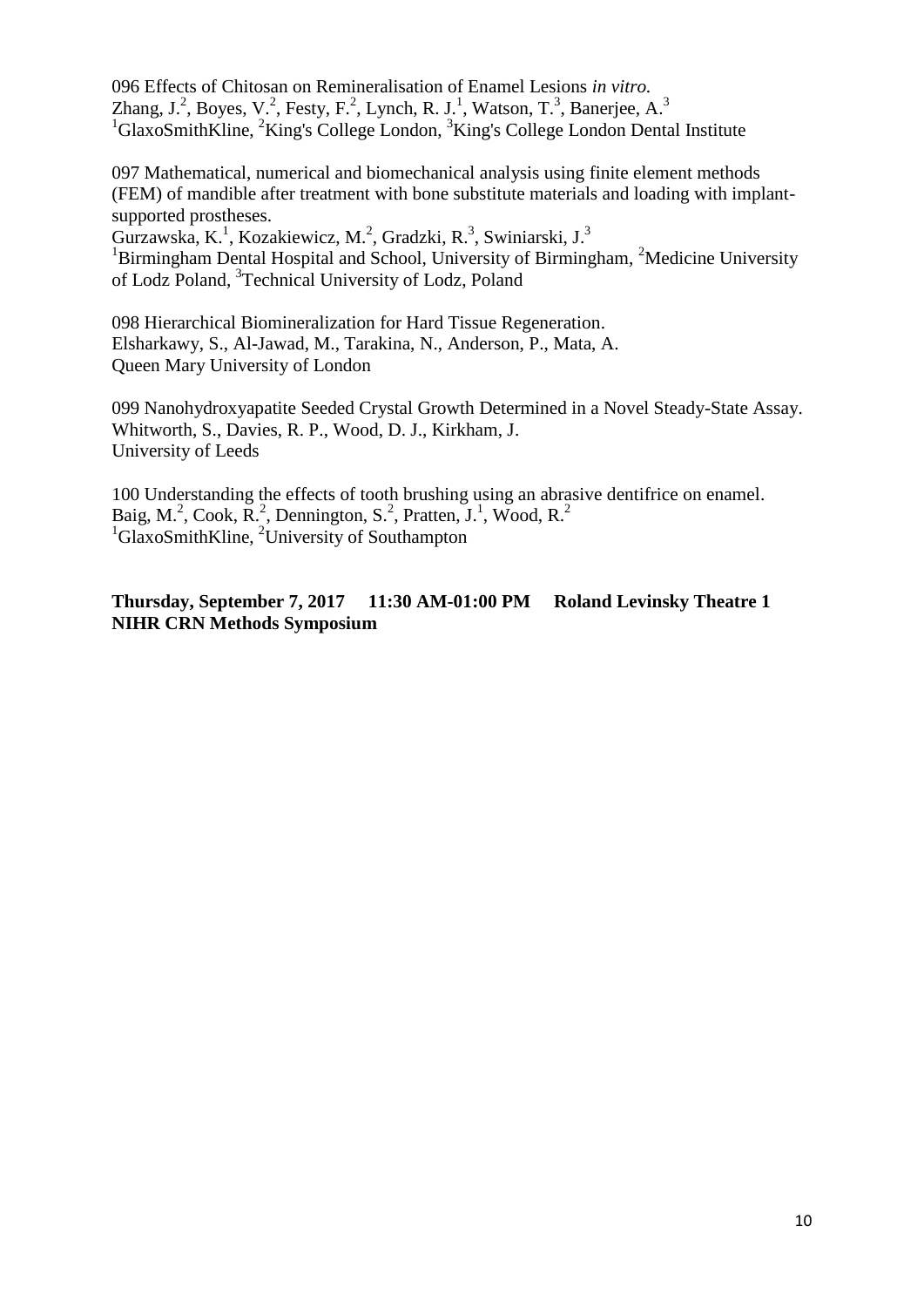# **Friday 8th September**

### **Friday, September 8, 2017 09:30 AM-11:00 AM Roland Levinsky Theatre 2 Pathogenesis of Periodontal Diseases Orals**

101 Prolonged LPS treatment modulates crosstalk between monocytes and osteoclast progenitors via Hyaluronan. Grayson, P., Zaric, S., Tredwin, C., Hu, B., Belfield, L. A. Plymouth University Peninsula School of Medicine & Dentistry

102 Differentiation of tongue and periodontal microbiota in health and periodontitis. Stephen, A.<sup>2</sup>, Gonzales-Marin, C.<sup>2</sup>, Gillam, D. G.<sup>2</sup>, Burnett, G.<sup>1</sup>, Bradshaw, D. J.<sup>1</sup>, Allaker,  $R<sup>3</sup>$ <sup>1</sup>GSK Consumer Healthcare, <sup>2</sup>Queen Mary University of London,

103 Microbiomes associated with bovine periodontitis and oral health. Borsanelli, A. C.<sup>2</sup>, Lappin, D.<sup>1</sup>, Viora, L.<sup>1</sup> Bennett, D.<sup>1</sup>, King, G.1<sup>3</sup>, Dutra, I.<sup>2</sup>, Riggio, M.<sup>1</sup> <sup>1</sup>University of Glasgow, <sup>2</sup>Universidade Estadual Paulista Julio de Mesquita Filho,

104 Mesenchymal regulation of the Junctional Epithelium. Lu, E., Ghuman, M., Hughes, F. J. Kings College London

105 Assessing the effects of Hyperglycaemia and Lipopolysaccharide on Osteogenic Differentiation. Al-Qarakhli, A., Sloan, A. J., Moseley, R., Waddington, R. School of Dentistry, Cardiff University

## **Friday, September 8, 2017 09:30 AM-11:00 AM Roland Levinsky Room 206 Dental Materials 2**

106 Manufacture of SLM-Enabled Electrospun Membranes for Bone and Cartilage Repair. Santocildes Romero, M., Paterson, T., Abdelmoneim, D., Sidambe, A., Crawford, A., Hatton, P. V., Ortega Asencio, I. University of Sheffield

107 3D-Printed Bone Scaffold in a Tissue Engineered Human Osteo-Mucosal Model. Almela, T.<sup>2</sup>, Brook, I.<sup>2</sup>, Tayebi, L.<sup>1</sup>, Moharamzadeh, K.<sup>2</sup> <sup>1</sup>Marquette University School of Dentistry, <sup>2</sup>University of Sheffield

108 Hardness of Bioactive Glasses. Hill, R. G., Al-Khayyat, F. N., Taha, A. Queen Mary University of London

109 Analysis of Monomers Released from Resin-Modified Glass Ionomer Cements. (RMGICs). Agha, A., Parker, S., Gong, L., Patel, M. Queen Mary University of London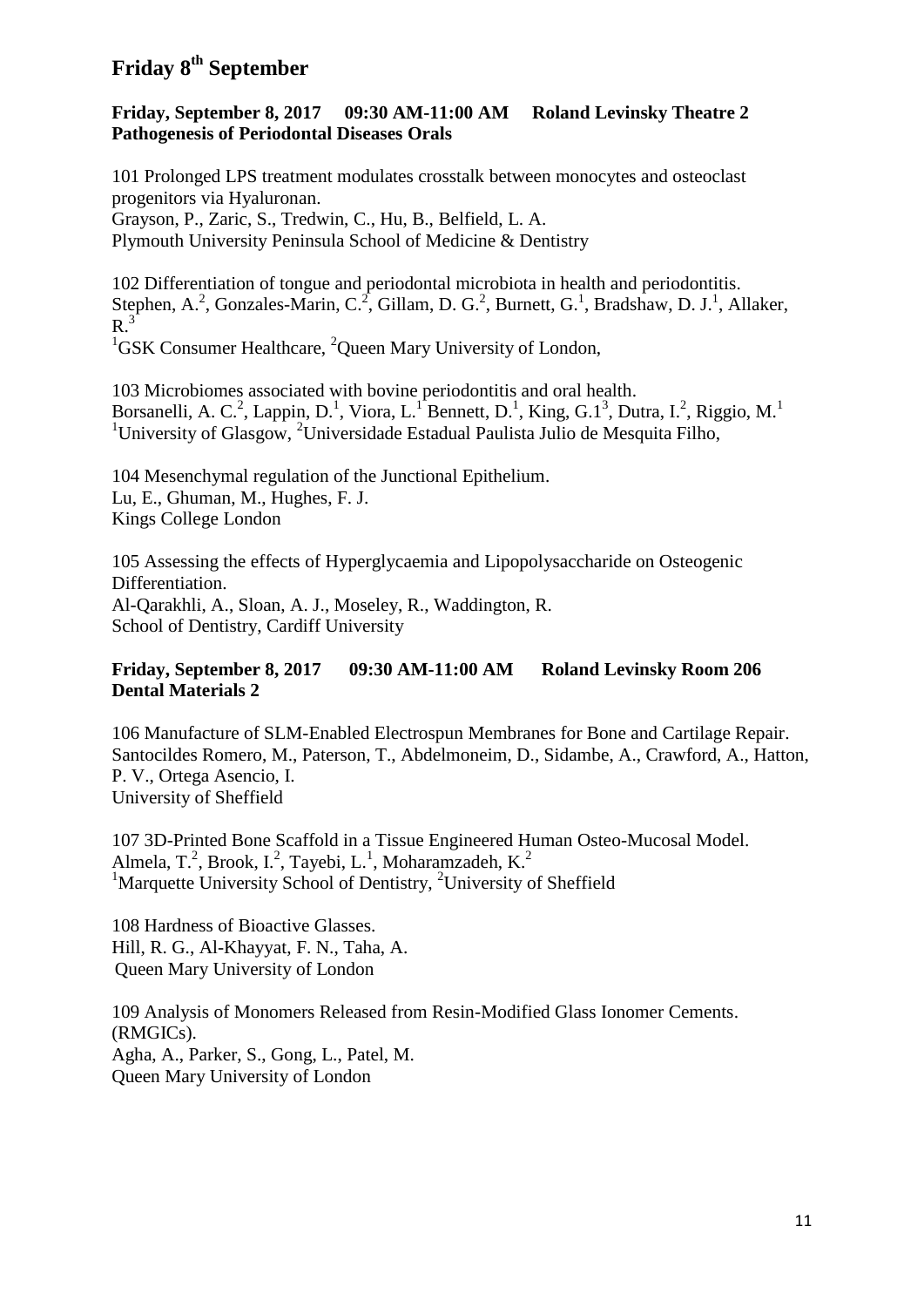### **Friday, September 8, 2017 09:30 AM-11:00 AM Roland Levinsky Room 303 Caries Prevention & Treatment**

111 A Novel method for simultaneous caries removal and remineralisation of dentine. Herzog, D.<sup>1</sup>, Festy, F.<sup>1</sup>, Koller, G.<sup>1</sup>, Watson, T.<sup>2</sup> <sup>1</sup>King's College London,  ${}^{2}$ King's College London Dental Institute

112 Cost-effectiveness of fissure sealants versus fluoride varnish in preventing dental caries. Chestnutt, I.<sup>1</sup>, Humphreys, I.<sup>2</sup>, Chadwick, B.1, Fitzsimmonds, D.<sup>2</sup> <sup>1</sup>Cardiff University, <sup>2</sup>Swansea University

113 Obesity and Dental Caries in Young Children. Paisi, M.<sup>1</sup>, Kay, E. J.<sup>1</sup>, Kaimi, I.<sup>2</sup>, Witton, R.<sup>1</sup>, Nelder, R.<sup>2</sup>, Potterton, R.<sup>1</sup>, Lapthorne, D.<sup>3</sup> <sup>1</sup>Plymouth University Peninsula School of Medicine & Dentistry, <sup>2</sup>Plymouth City Council, <sup>3</sup> Public Health England

114 Intervention to Prevent Oral Disease in High Risk Child Populations. Erwin, J., Kay, E. J., Quinn, C., Taylor, A., Gude, A. Plymouth University Peninsula School of Medicine & Dentistry

115 Don't Smile –Reaching At-Risk Adolescents- But Did The Message Stick? Pavitt, S. H.<sup>1</sup>, Boards, J. A.<sup>1</sup>, Day, P. F.<sup>1</sup>, O'Grady, A.<sup>1</sup>, Collins, R.<sup>1</sup>, Townsend, N.<sup>2</sup>, Barber, S.<sup>1</sup>, Kenny, K.<sup>1</sup>, Owen, J.<sup>1</sup>, Ramsdale, M.<sup>4</sup>, Zoltie, T.<sup>1</sup>, Thompson, W.<sup>1</sup>, Cooper, D.<sup>3</sup>, Patel, M.<sup>3</sup>, SMILE AIDER PPIE Forum<sup>1</sup> <sup>1</sup>University of Leeds,  ${}^{2}$ Theatre of Debate,  ${}^{3}$ Batley Girls High School

### **Friday, September 8, 2017 11:30 AM-01:00 PM Roland Levinsky Theatre 2 Periodontitis Orals**

116 Photobiomodulatory Effect of Low Level Light on Oral Fibroblasts. Serrage, H.<sup>1</sup>, Milward, M.<sup>1</sup>, Cooper, P.<sup>1</sup>, Palin, W.<sup>1</sup>, Hadis, M.<sup>1</sup>, Darch, O.<sup>2</sup> <sup>1</sup>University of Birmingham, <sup>2</sup>Philips UK

117 Monitoring Salivary LPS Activity for Preventive, Participatory, Point-of-Care Periodontal Therapy.

Khorsandi, A.<sup>1</sup>, Strachan, A.<sup>1</sup>, Harrington, Z.<sup>1</sup>, McIlwaine, C.<sup>1</sup>, Jerreat, M.<sup>1</sup>, Kilar, A.<sup>2</sup>, Jackson, S.<sup>3</sup>, Foey, A.<sup>3</sup>, Fox, S.<sup>3</sup>, Zaric, S.<sup>1</sup>

<sup>1</sup>Plymouth University Peninsula School of Medicine & Dentistry, <sup>2</sup>University of Pecs, Hungary <sup>3</sup>SoBHS Plymouth University

118 Chronic periodontitis and decreased respiratory function: a prospective cross-sectional study. Winning, L., Patterson, C., Cullen, K. M., Kee, F., Linden, G.

Queen's University, Belfast

119 Hypertension, Calcium Channel Blockers and Risk of Periodontitis. Hon, J., Johnson-Idan, J., Sabbah, W., Hughes, F. J. King's College London,